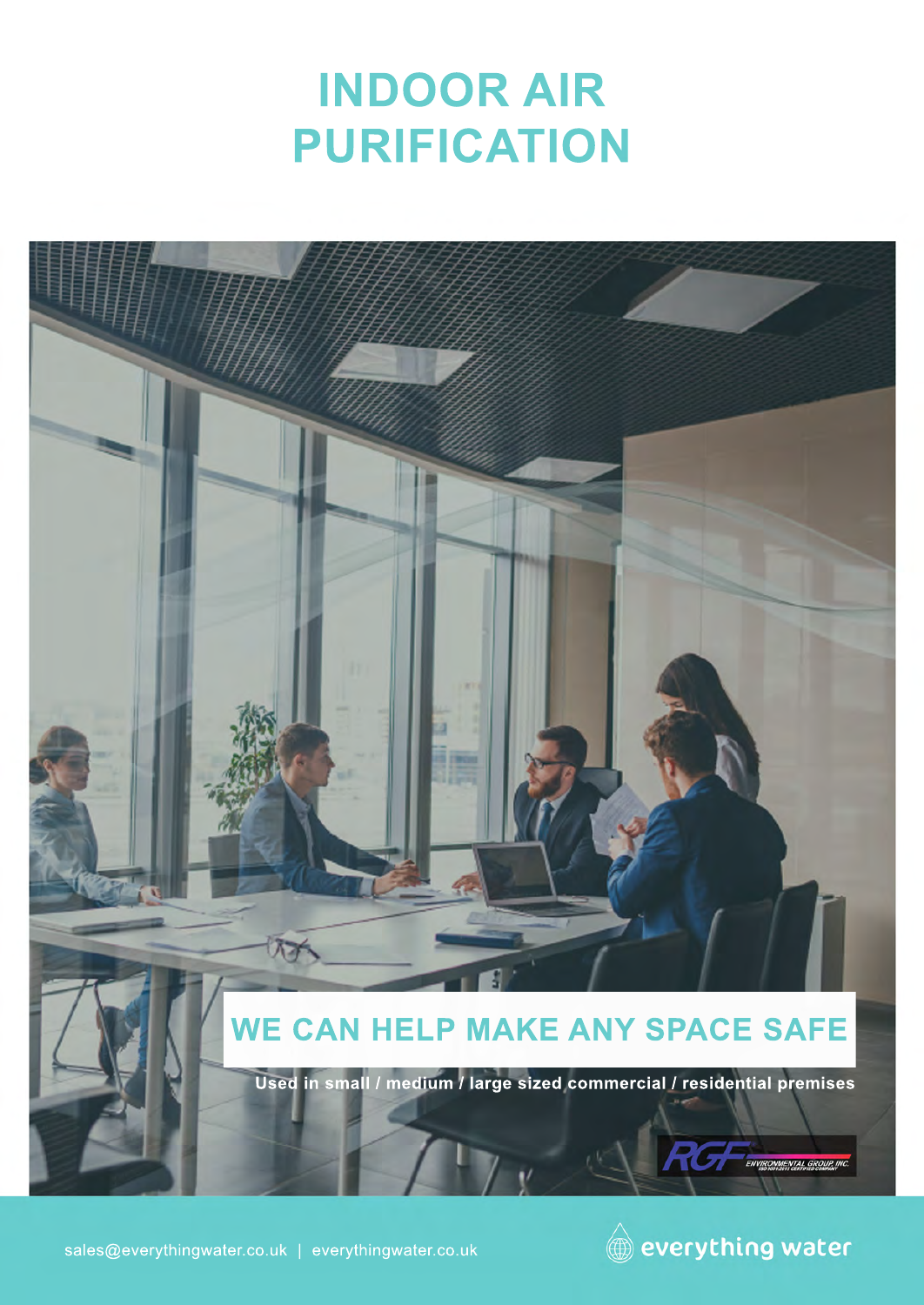## **SOLUTIONS TO MAKE YOUR ENVIRONMENT SAFER**





### **WHAT IS ACTIVE AIR PURIFICATION?**

- A process that breaks down and destroys viruses, bacteria, odours, VOCs and other organics and removes particulates
- Active air purification is effective in every cubic cm of indoor air and surface space simultaneously and continuously
- Interiors of buildings can host mould, bacteria, dust and other allergens. The REME HALO air purifier can kill up to 99.99% of mould, bacteria and even viruses. The system is designed to improve the air in your entire home by working with your current HVAC system. The REME HALO system works through a dual ionization process

### **HOW ACTIVE AIR PURIFICATION WORKS**

- Active Air Purification creates an Advanced Oxidation Plasma. It's made up of ionised oxidisers that occur naturally in the Earth's atmosphere and are known as Mother Nature's cleaning agents
- The plasma flows from the unit through any space, destroying organic pollutants on contact, purifying interior air and all surfaces, nooks and crannies
- This active process works by sending out a steady stream of cleansing oxidisers that continuously purify rooms, buildings, houses, boats, planes and any interior space you can think of. Traditional passive technologies only purify the air inside a unit, which can be re-contaminated as soon as it leaves the unit

### **IS IT SAFE?**

- The Photohydroionisation (PHI) technology used is a patented process that produces naturally occurring hydrogen peroxide molecules but in extremely low concentrations
- 98% below exposure limits. Originally developed in the 1990s, PHI has been installed in over 4 million products in over 60 countries around the world to date

#### **IS IT APPROVED & CERTIFIED?**

PHI products hold CE safety marks for medical devices in the UK/EU

**Capable of reducing airborne and surface bacteria, viruses, odours, mould and VOCs**

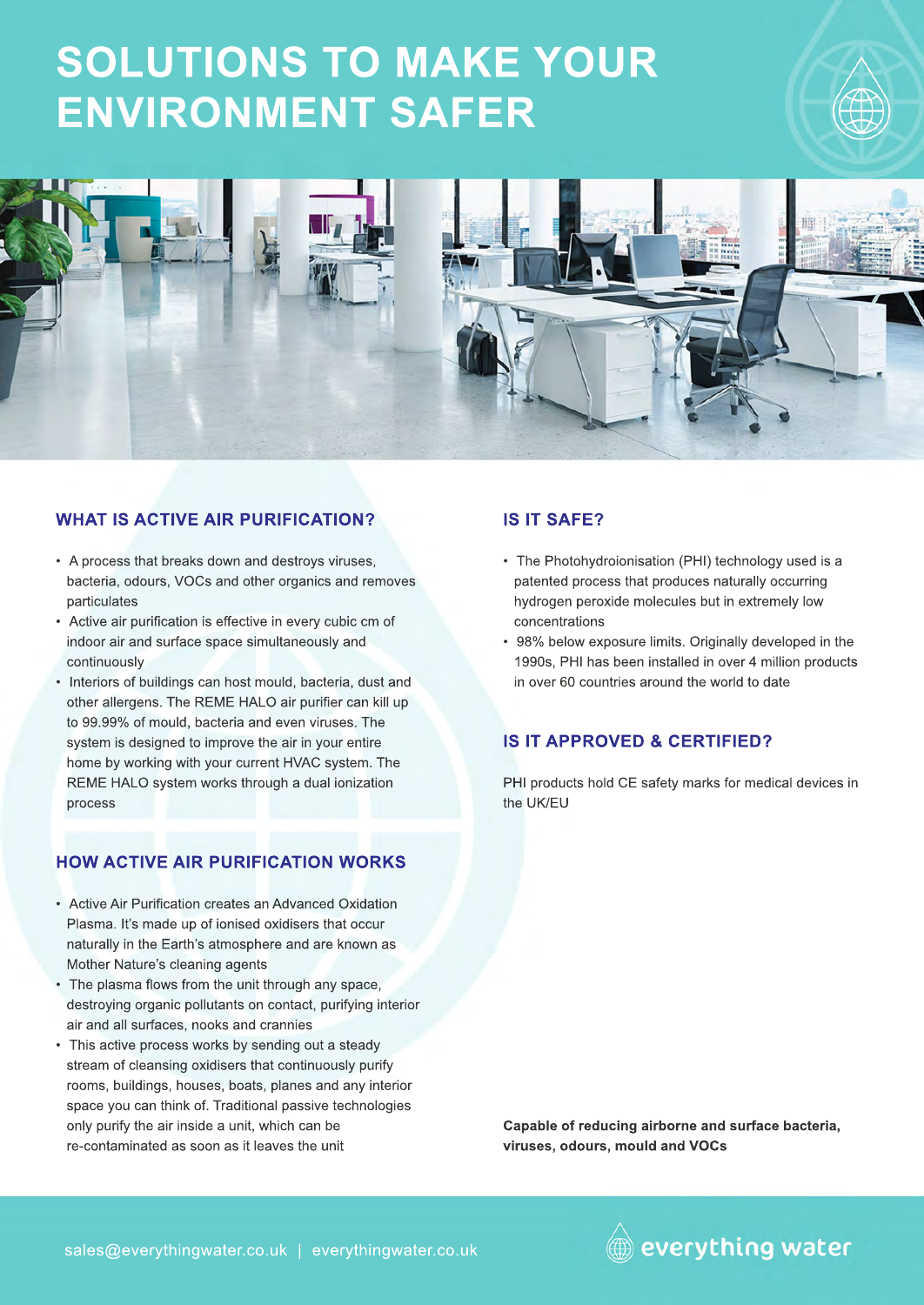### **EW HALO® ROVE** WALL MOUNTED, STANDALONE



HALO-ROVE™ is suitable for all sizes of naturally ventilated indoor spaces such as homes, offices, hotel rooms, classrooms, GP/dental offices, receptions/waiting areas, entrance halls, patient rooms, basements etc.

The HALO-ROVE™ utilizes RGF's patented Photohydroionization® (PHI-CELL®) technology to substantially reduce airborne and surface bacteria, viruses, odours, mould and VOCs (chemical odours). The HALO-ROVE™ is designed as a standalone, portable active air purifier capable of treating up to 1,000 square feet.

HALO-ROVE™ creates an advanced oxidation plasma comprising hydro-peroxides, superoxide ions and hydroxide ions which occur naturally in the Earth's atmosphere and are known as Mother Nature's natural, enviro-friendly cleaning agents. The plasma is distributed throughout every cubic cm of indoor space continuously breaking down and destroying organic pathogens and pollutants instantly on contact at the point of transmission thus purifying all the air and surfaces in the property at the same time. The process optimises energy efficiency, requires no user inputs, is virtually maintenance free save to change the cell every 2-3 years and is the most strategically effective air purification process that is safe available. It is impossible for any passive technology to work like this.





### **TECHNICAL SPECIFICATIONS**

| Model #                             | CAPS-CMTR-120-R                         |
|-------------------------------------|-----------------------------------------|
| Volts                               | 240 <sub>v</sub>                        |
| Technology                          | <b>PHI-CELL®</b>                        |
| Replacement Cell Part #             | PHIC-CAPS-CMTR                          |
| <b>Recommended Cell Replacement</b> | $18,000 - 25,000$ hrs                   |
| Material                            | <b>Stainless Steel</b>                  |
| Watts                               | 12w                                     |
| Dimensions                          | 6.25" h $\times$ 6.25" D $\times$ 18" w |
| Ship Weight                         | 5 <sub>lbs</sub>                        |
| Coverage Area                       | 1.000ft <sup>2</sup>                    |
| Warranty                            | 1 Year (US only)                        |

#### **TYPICAL VIRUS AND BACTERIA KILLED**

















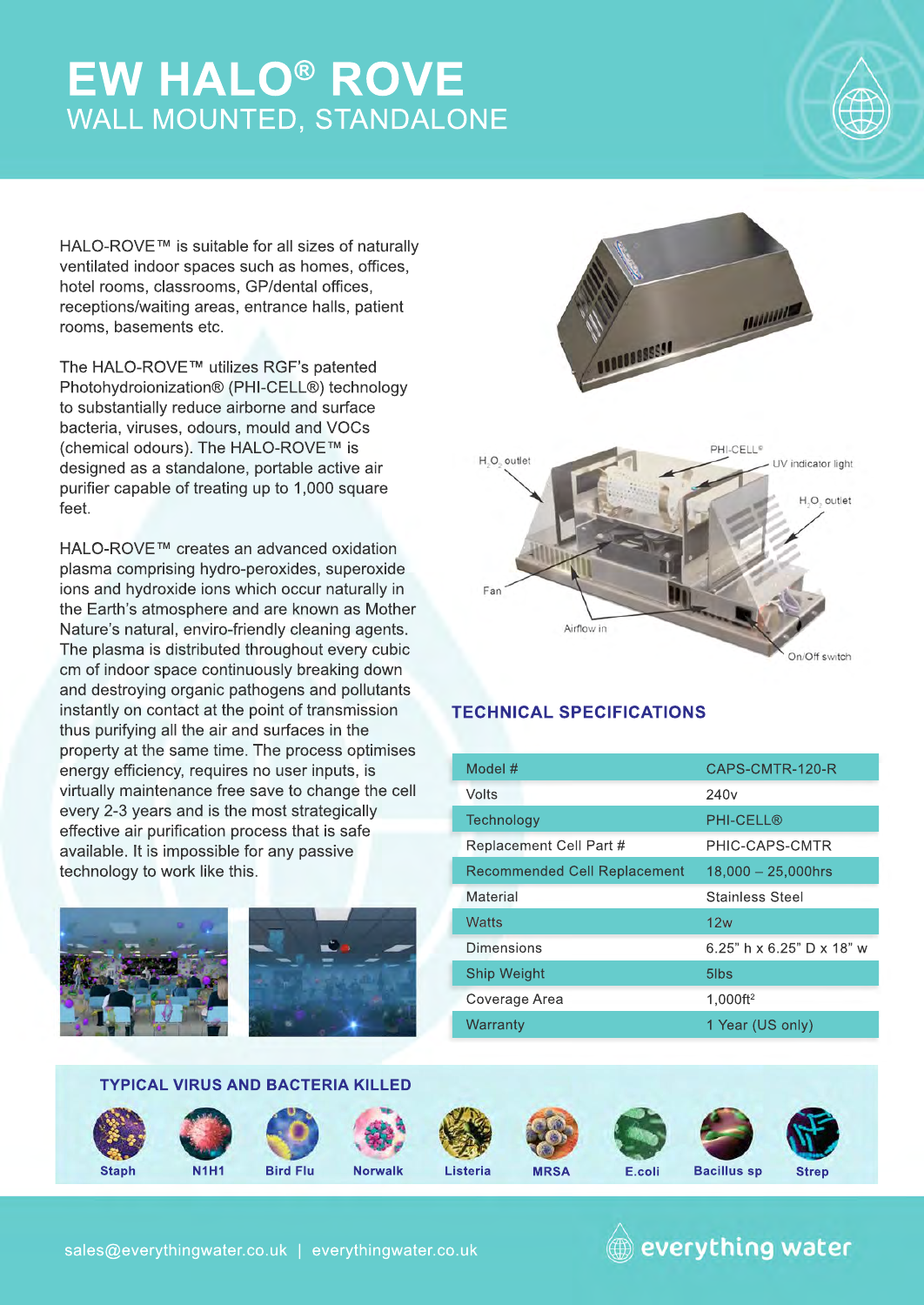### **EW REME® HALO-LED™** IN-DUCT PATENTED TECHNOLOGY



The all new HALO-LED™ is the industry's first in-duct LED whole building (home or commercial) air purification system that is both mercury free and zero ozone compliant. Designed to eliminate sick building syndrome risks by reducing odours, air pollutants, VOCs, smoke, mould, bacteria and viruses, the HALO-LED™ proactively treats every cubic cm of air and surface space thereby reducing and eliminating these contaminants and pollutants throughout the entire space. By combining REME-LED™ UV technology along with RGF's proven PHI-CELL™ and REME technologies, the HALO-LED™ provides revolutionary indoor air purification.









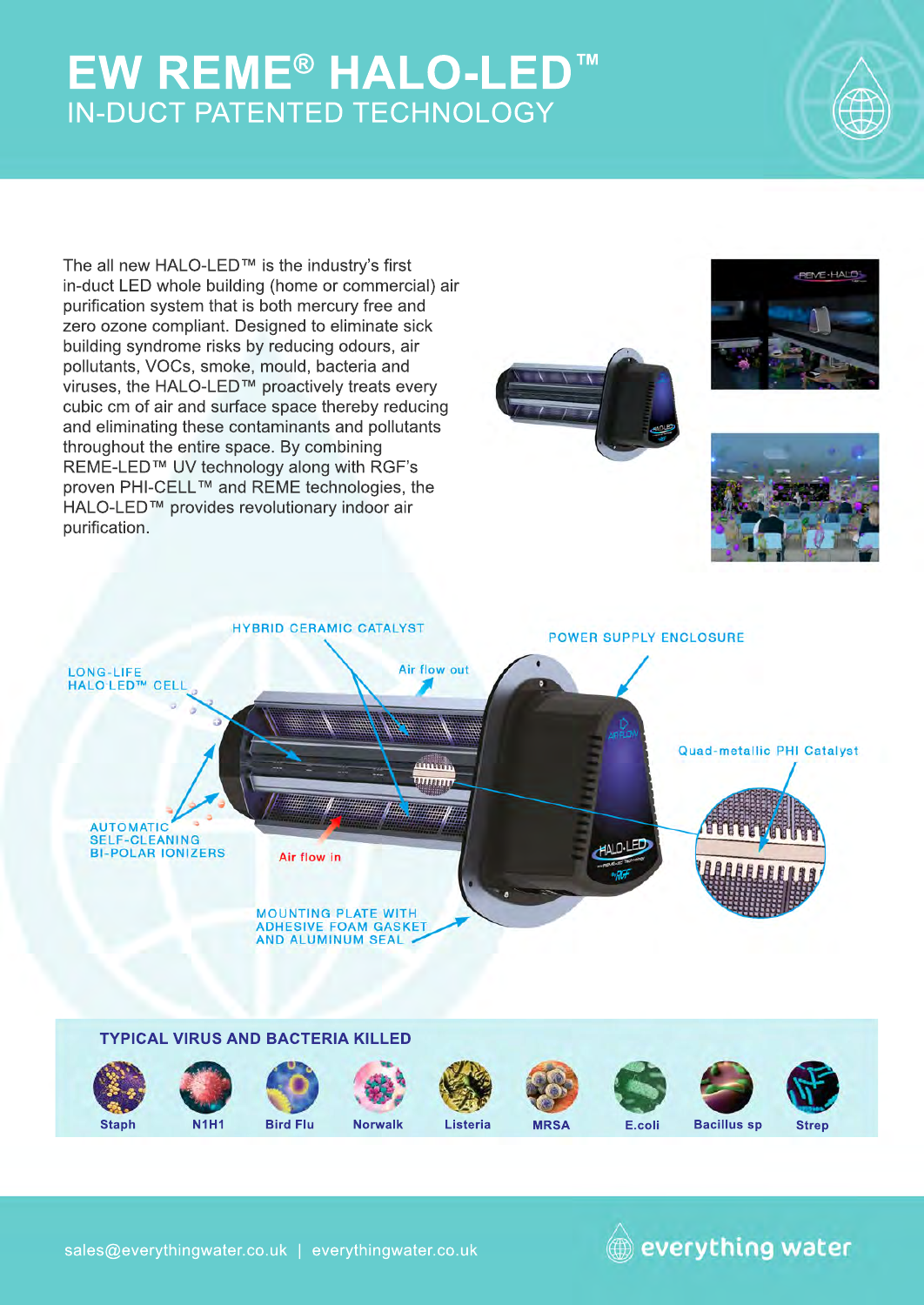### **EW REME® HALO-LED™** IN-DUCT PATENTED TECHNOLOGY



The REME HVAC in-duct air and surface purifier utilizes Reflective Electro Magnetic Energy technology. The unit is installed into the supply ductwork or distribution box/plenum of an HVAC system and creates an advanced oxidation plasma (AOP) comprising hydroperoxides, superoxide ions and hydroxide ions which occur naturally in the Earth's atmosphere and are known as Mother Nature's natural, enviro-friendly cleaning agents.

The AOP is enriched onto the airstream and distributed throughout the entire property breaking down and destroying organic pollutants everywhere on contact, thus purifying all the air and surfaces in the property at the same time.

Compared to traditional passive technologies which only purify the air inside a chamber which can be re-contaminated as soon as it leaves the unit, this integrated technology is far more strategically effective. Further, the charged plasma induces particles to coagulate or stick together making them bigger and easier for any filtration processes to catch.







The diagrams above show how REME Advanced Oxidation Plasma progressively distributes throughout an indoor space with a wall mounted unit. Note in-duct units leverage HVAC airflow which optimises distribution.







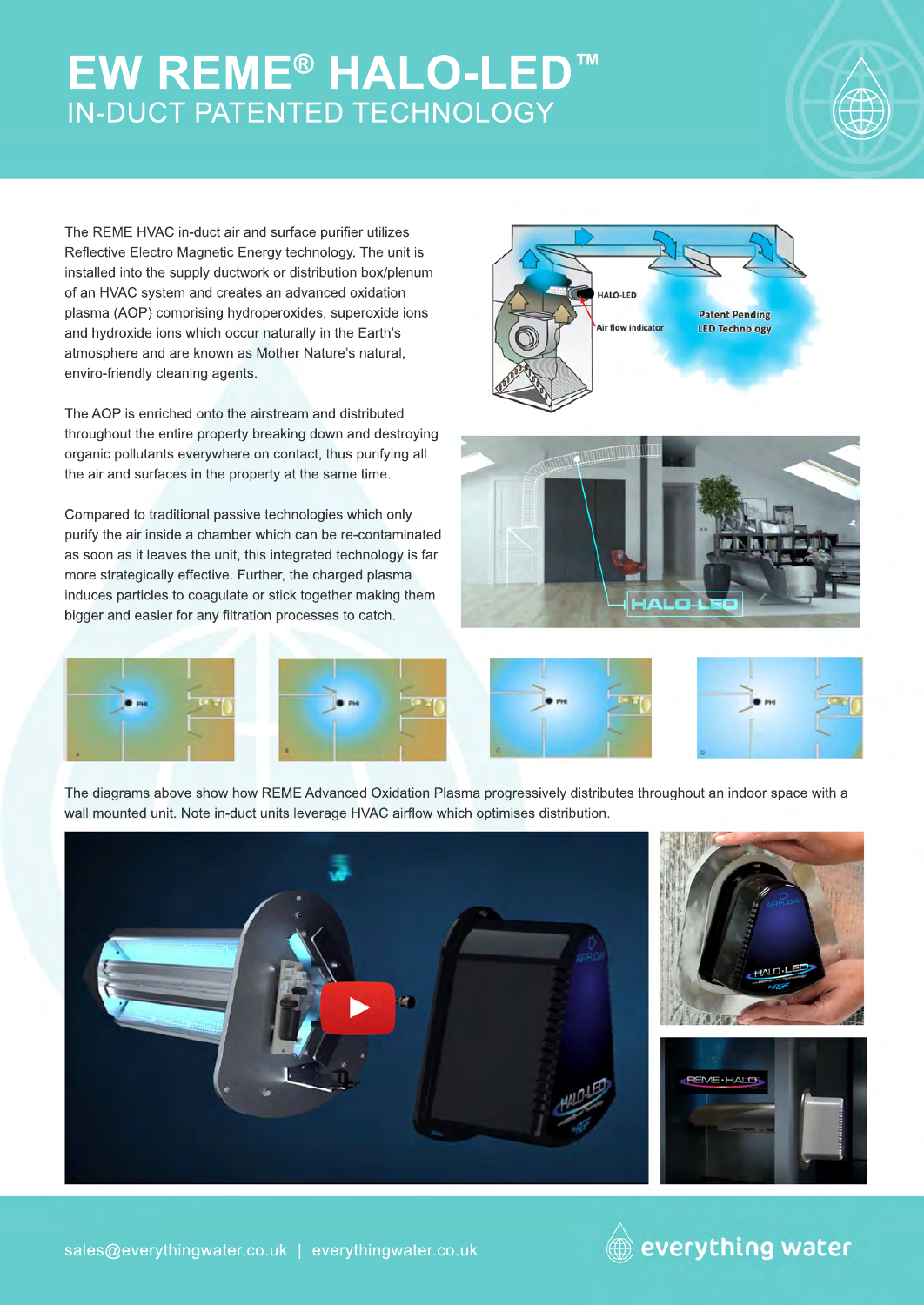### **REME® ION™** AIR PURIFICATION SYSTEM

The REME ION™ improves air quality in your home or office by efficiently reducing allergens, odour, mould, bacteria, and VOCs (airborne chemicals). Employing REME-LED™ technology, advanced oxidation and ionization, the REME ION™ quietly cleans the air you breathe.

LED UV **REDUCES AIRBORNE** Long Power **HII** • Bacteria • Smoke Long Life • Mould • Viruses • Particulates • Microbials • Odours • VOCs **Hybrid** ▒ Catalyst **FEATURES** ೄೊ • Plugs into existing outlets • Advanced catalyst lonization • Advanced catalyst • No wiring required • Bi-polar ionization • Economical and portable • Washable filters • Low power, long life • Low maintenance • REME-LED ™ Technology • Ultra quiet operation • Ideal for small spaces **TECHNICAL SPECIFICATIONS**Product Name REMA LED Air Purifier 2.76\* 2.76\* 6.9 Dimensions Product Weight 13.6oz **Electrical** 12 VDC, 0.4A Power Consumption 5 Watts Treatment Area 200 sq.ft **Technology** REME-LED™, PHI, BIPOLAR AND UV LED